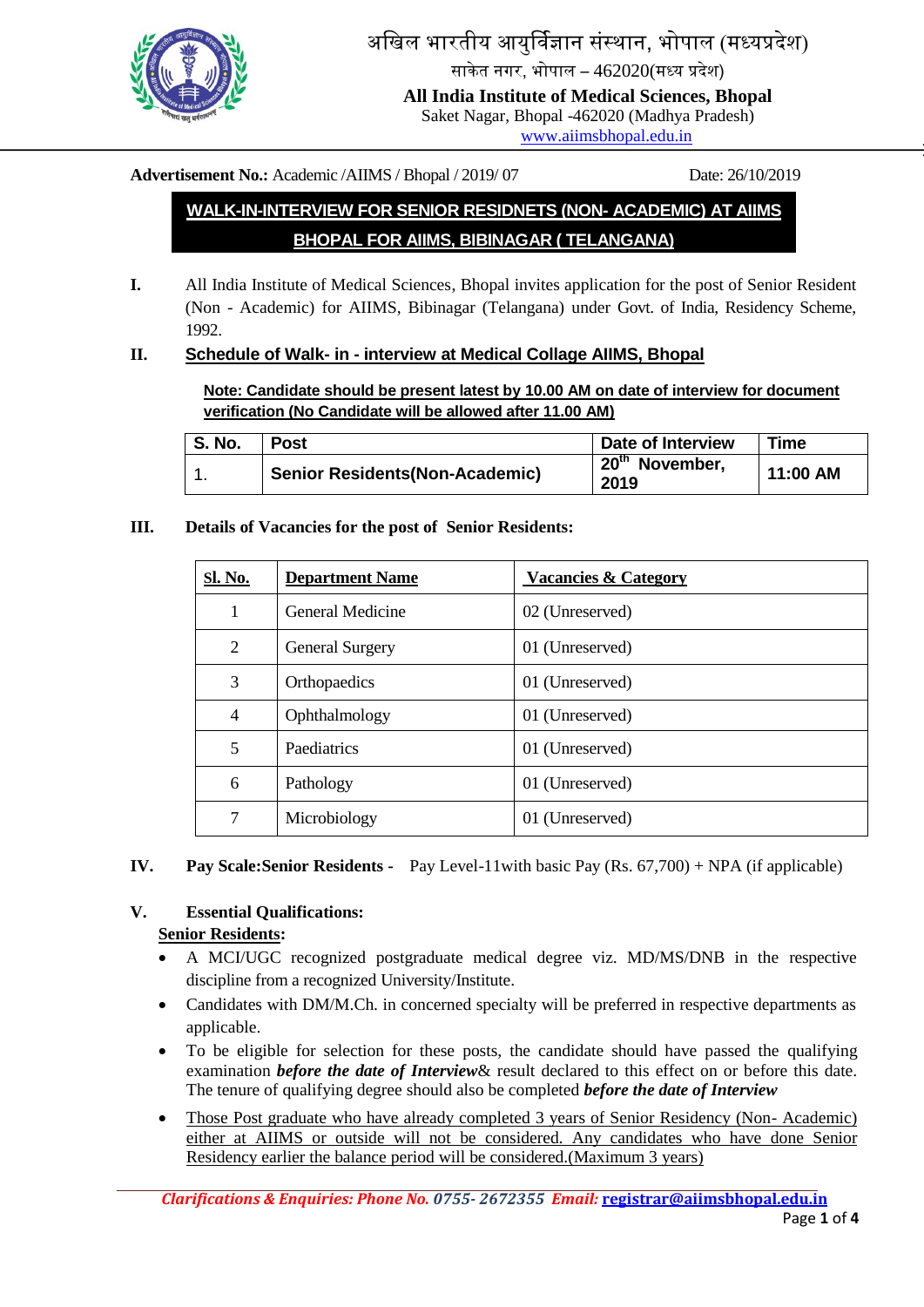# **VI. Upper Age Limit for SR only as on the date of Interview:**

Upper Age Limit: 37 years, relaxable for Scheduled Caste, Scheduled Tribe candidate up to a maximum period of five (5) years, for OBC candidates up to a maximum period of three (3) years.

- i. In case of Physical Handicapped (OPH) candidates, age relaxation upto a maximum period of ten (10) years for General Category, Thirteen (13) years for OBC category and fifteen (15) years for SC/ST category candidates.
- ii. For those applying for these posts after completing DM/M.Ch. courses, the upper age limit on **Date of Interview**will be 39 years. The age limit is further relaxable for SCcandidates,ST candidates, OBC candidates and OPH candidates as above.

# **VII**. **Application Process**:

- Applications are invited from the Indian Nationals for the aforementioned post at AIIMS Bibinagar on substantive basis.
- Director AIIMS, Bhopal reserves the right to cancel the advertisement at any point of time without prior notice or fill up less number of posts as advertised depending upon the institutional requirement.
- Interested Indian citizen'sare required to visit on the scheduled date with an application form and one set of photocopy along with originals for verification.
- **The original certificates i.e. MBBS Degree Certificate, Internship completion certificate, Qualifying degrees (MBBS/MD/MS/DNB) Medical Registration Certificate, Date of Birth Certificate, Caste Certificate, NOC etc., of the candidates who apply for the post will be verified at the time of interview.**

# **VIII. Tenure:**

- The appointments for the posts of Senior Residents shall be for a maximum period of 3 years as per the Residency Scheme 1992, Govt. of India.
- **IX.** 'No Objection Certificate–NOC 'for those who are working in Central/State Government / Semi Government, autonomous institutions from their respective organization. The candidates who are in service in any Govt. Hospital/ Institutions are required to forward/submit their application through proper channel only. The candidates will not be permitted for Interview, if they fail to produce "No Objection Certificate" from their employer on the day of Interview.

If it is brought to the notice of authorities at any stage that the candidate had not submitted application through proper channel, then the candidature will stand cancelled and in case of selected candidate, services will be terminated immediately.

# **X. Reservation for SC/ST/OBC/OPH (PwD)shall be applicable as per Govt. of India policy:**

- 1. OBC Candidates will attach certificate issued by the competent authority in the form prescribed for Central Government jobs along with certificate that the candidate does not belong to Creamy Layer. **Date of issue of Certificate should not be earlier** *than one year of date of Interview.*
- 2. For SC/ST-Certificate should be issued by Tehsildar or above rank officer in prescribed format.

<sup>3.</sup> Criteria for Orthopedic Physically Handicapped (PwD): OA & OL Category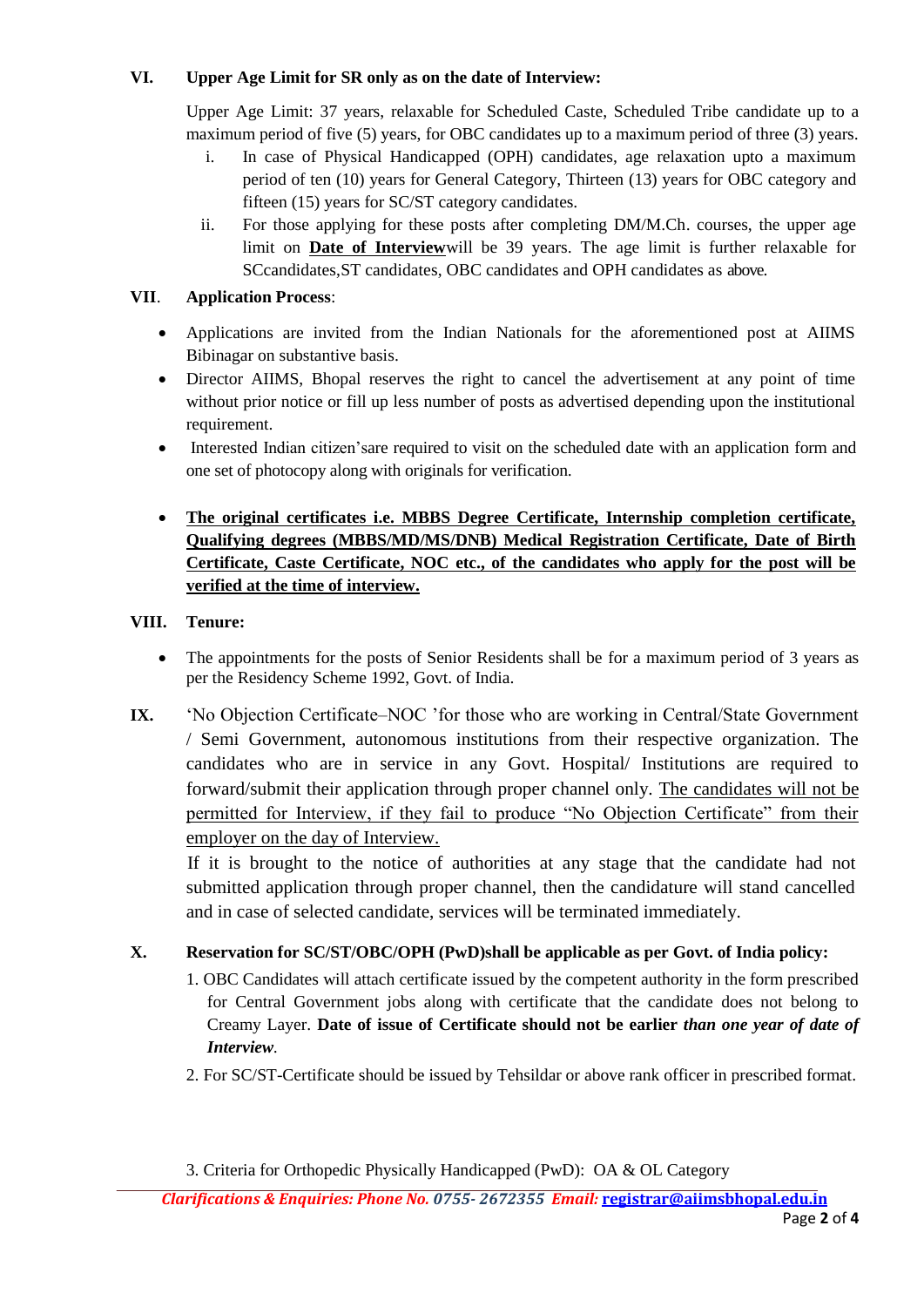- The candidate must possess a valid document certifying his/her physical disability is conforming to judgment of Supreme Court of India i.e.: "With the approval of the Ministry of Health & Family Welfare, Govt. of India vide letter no. 18018/2/2009-ME(P-1) dated 17.02.2009.
- Candidates with disability of lower limbs between 50% to 70% shall be considered and in case candidates are not available of such disability in the category, then the candidates with disability of lower limbs between 40% to 50% will also be considered as per decision in the Writ Petition (Civil) 184/2005-Dr.Kumar Sourav Vs. UOI & others in the Supreme Court of India.
- The disability certificate should be issued by a duly constituted and authorized Medical Board of the State or Central Govt. Hospitals/Institutions and countersigned by Medical Superintendent / CMO /Head of Hospital / Institution.
- The Medical Board issuing certificate shall conform to guidelines of Ministry of Social Welfare and Empowerment (Govt. of India).

# **XI**. **Application Fees:(To be brought at the time of Interview)**

- Person with Bench-mark disabilities (PWBD) : Nil
- For General/OBC/EWS category:Rs. 1500/-
- For SC/ST/category: Rs. 1200/-
- Fees to be paid by Demand Draft only in favour of "**AIIMS Bhopal**"
- Fee once remitted will not be refunded in any circumstance
- Candidates applying for multiple departments then separate Demand Drafts are required with separate applications.
- Inadequately filled / incomplete applications may be summarily rejected.

# **XII. Selection procedure:**

- Interviews will be held at AIIMS Bhopal. No TA/DA will be paid for appearing in the Interview.
- The joining of the candidates will be purely need based.
- Any vacancy arising because of non- joining by selected candidates in this selection or by resignation of candidate who had joined after selection will be offered to the candidates from the waiting list according to their merit, if any.
- *If there are more than 20 candidates for any particular post then written exam would be conducted. 15 merit listed candidates for each post would be shortlisted for interview. There shall be no weightage of marks obtained in the written exam for interview.*
- All information pertaining to this advertisement including date of Interview, result, joining etc. will be displayed only on the AIIMS Bhopal website which is [www.aiimsbhopal.edu.in](http://www.aiimsbhopal.edu.in/)
- No individual intimation may be sent by AIIMS Bhopal to applicants. It will be the responsibility of applicants to keep abreast of the developments by visiting Institute website [www.aiimsbhopal.edu.in](http://www.aiimsbhopal.edu.in/) regularly.